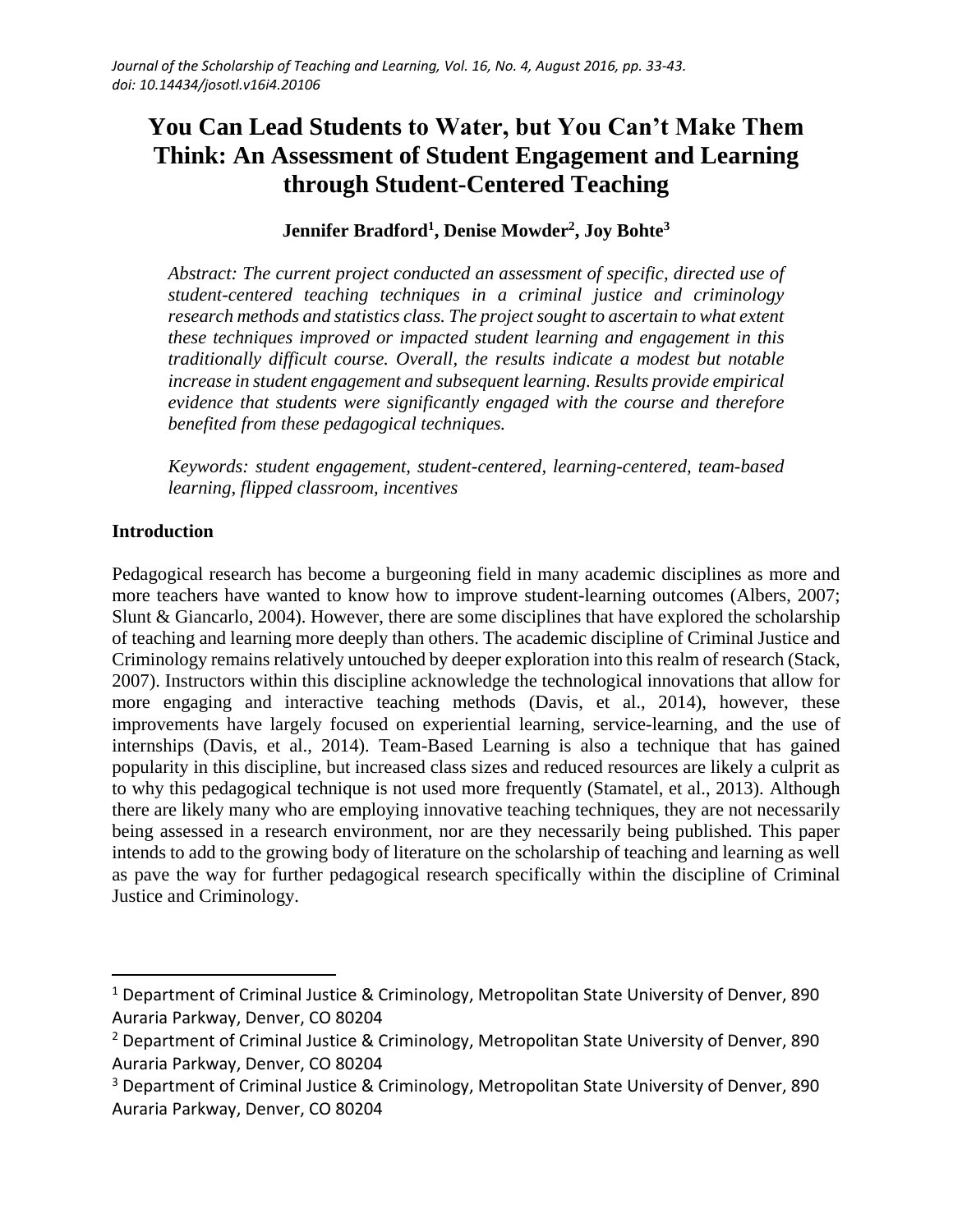The purpose of pedagogical research is to identify the best practices that improve studentlearning outcomes (Haggis, 2009). This requires defining those outcomes and employing one or more techniques that can be empirically assessed as impacting those outcomes. The traditional teacher-oriented model poses a risk to courses that would benefit from greater engagement (Gordon, et al., 2009). In these traditional classrooms, the well-organized and self-motivated students will typically do very good work; there will always be students who may choose not to engage at all and subsequently fail the course, but the rest will fall largely in the middle as "average" (Albers, 2007). Although this teaching-centered method has been employed for ages, only in the last several years have teachers begun to break down these barriers and employ alternative techniques that have a more lasting effect on student-learning outcomes. Further, research suggests that even large-sized classes can benefit from non-traditional, student-centered approaches (Gordon, et al., 2009).

The increased use of student-centered learning has produced a variety of techniques to include the three specifically addressed in the current project: Team-Based Learning, Incentive-Based Learning and Flipped Classroom. Briefly defined, these pedagogical techniques respectively employ facilitated group work, the use of positive-reinforcement for work, and using the classroom for more direct interaction as a result of directed work outside of the classroom. As mentioned previously, it is also important to define the student-learning outcomes that any technique is hoping to impact. An increase in course grades or doing well on examinations are commonly used measures (Haggis, 2009), but there are others such as student engagement, selfassessed learning, and other objective and subjective measures of learning. The concept for this project was derived from an observation that the average criminal justice student dislikes the research methods course and that this course is regularly outperformed by all other courses within the discipline. This personal observation is empirically rooted in the concept that students are generally apathetic about traditional learning methods (Stamatel, et al., 2013). Additionally, Briggs, et al. (2012) identified three concepts that specifically define apathy in research methods courses: Research Disinterest, Relevance Argumentation, and Math Anxiety or "DRAMA." This project seeks to explore a single research question: are student-centered teaching methods effective at improving student engagement and learning?

# **Literature Review**

Pedagogical techniques have been explored recently to help improve teaching methods and subsequently improve student learning (Haggis, 2009), specifically in traditionally difficult courses such as research methods and statistics (Sundt, 2010). There are many techniques that have emerged as effective, but so much of that effectiveness relies heavily upon a variety of variables to include (but not limited to) method of delivery, dynamics of the classroom, demographics of the students, nature of the academic discipline and school program, and episodic incidents that cannot be accounted for during any given class (Haggis, 2009). These approaches are often assessed for effectiveness on a variety of student learning outcomes such as improved final exam scores, final grades, and self-assessed learning (Grant & Green, 2013). Since it appears that these techniques are generally fruitful, this study proffers the idea that the use of any student-centered pedagogical approaches will improve learning outcomes and student engagement, even in a traditionally difficult course. Although this study focused on the pedagogical approaches that primarily utilized elements of team-based learning (TBL), flipped classroom, and incentive-based learning (IBL), these were not specifically assessed for effectiveness, but instead the use of any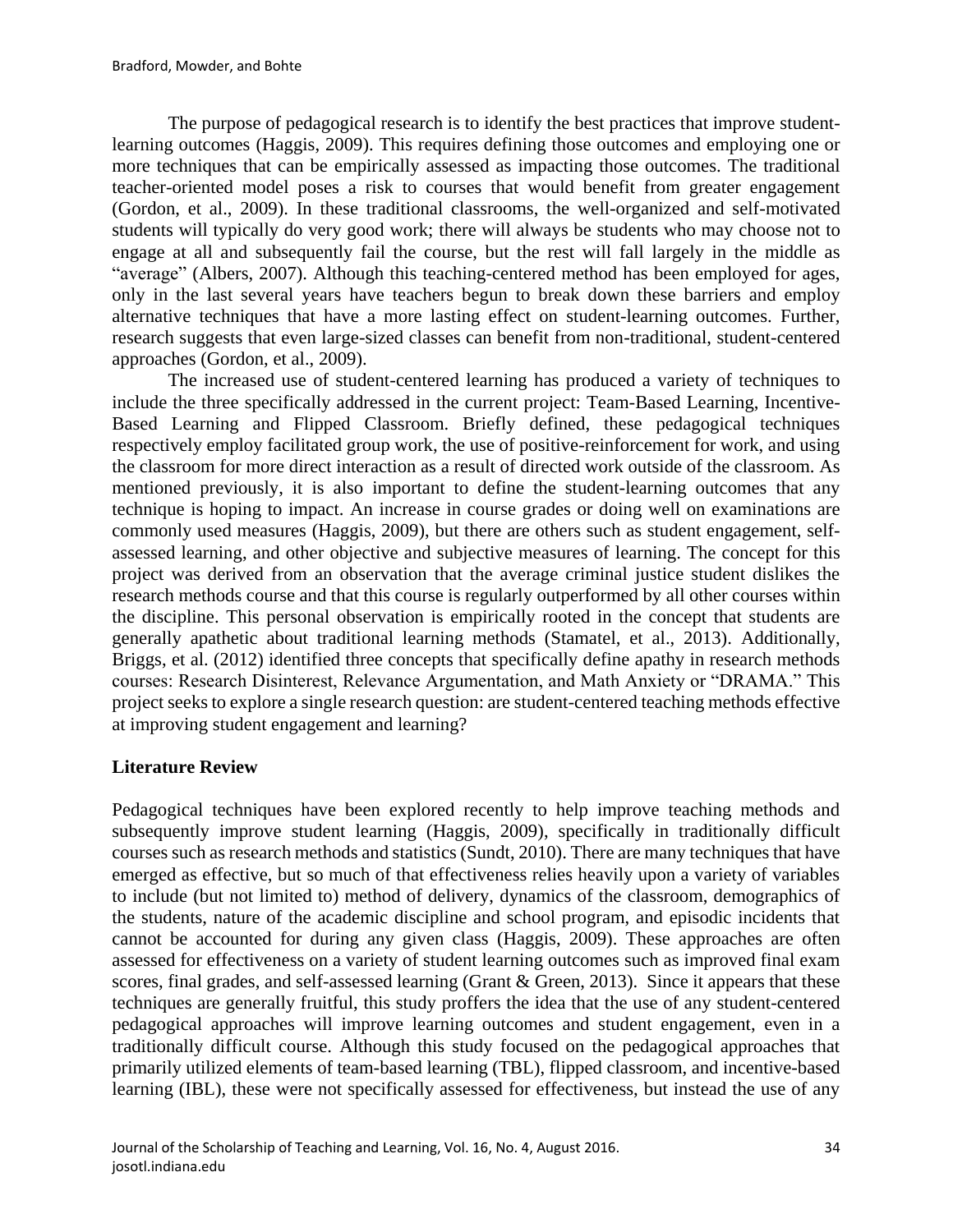student-centered pedagogical approach, as a whole, is what ultimately impacted the desired learning outcome, specifically student engagement.

#### **Student-Centered Learning**

Student-Centered Learning (SCL) typically acknowledges the more active role a student plays in their own learning (Judi & Sahari, 2013). Oblinger and Maruyama (1996) identified concepts that focus on students' ability to actively seek out resources available to them for learning while simultaneously teachers facilitate and employ teaching methods that encourage the use of these resources (Asoodeh, et al., 2012). Early SCL typically relied upon methods such as cooperative learning, critical thinking and dedicated group assignments (Felder & Brent, 1996). Building upon these foundations both classrooms used in the current study utilized a form of team-based learning (TBL), more commonly known as "group work." This approach has proven effective in many capacities as it is generally recognized that students who work in teams or groups will typically outperform students who work individually (Nicoll-Senft, 2009). Additionally, TBL, when used correctly, can outperform the use of the traditional lecture (Jafari, 2014).

TBL facilitates an active learning environment and the approach appears to considerably improve student cooperation, preparation, and a foundation for common-sense thinking that leads to improved critical decision-making (Stamatel, et al., 2013, Gullo, et al., 2015). Despite some of the common perceptions of group work from students (e.g., unwillingness to work with others, feeling that only one person will do all of the work, difficulty in scheduling time to meet, etc.), there is evidence that suggests many students ultimately enjoy group work because they can collaborate with others, divide the workload into more manageable pieces, and work toward a common goal, mimicking many workplaces (Fearon, McLaughlin, & Eng, 2012). TBL facilitates group work in a way that utilizes best practices of both individual and cooperative learning techniques (Jafari, 2014). It is the directed facilitation that sets this apart from other forms of group work and increases the likelihood of student engagement (Gullo, et al., 2015). Additionally, a major benefit of TBL is that it can be employed in combination with a variety of other studentcentered teaching techniques, as is the case in the current project.

To achieve the desired outcome of engaging the students more with the material to facilitate better learning, in addition to TBL, the current project also utilized variations of other pedagogical techniques; specifically, incentive-based learning (IBL) and flipped classroom. IBL is inspired by the use of positive reinforcement for good work, ideally, the use of incentives should motivate and inspire better work, where students compete not with each other but against deadlines and facilitated challenges. Used as a pedagogical technique, it is the use of incentives to encourage work that is above and beyond in some way, either in substance and/or in efficiency in completion (Hout, et al., 2012). As such, an ancillary effect of the use of incentives is that they may inspire faster work, but not necessarily better work. In other words, it may inspire a competitive environment, but not necessarily one more conducive to learning.

From a behaviorist perspective, the use of incentives for learning is a balance between providing motivational incentives but not necessarily a bribe (Astroth, 1994). Further, a brief review of psychological research shows the "Skinnerian" approaches of applying extrinsic incentives does not necessarily overcome the value of natural intrinsic motivation (Grant & Green, 2012). Hout, et al. (2012) found a more reliable way to measure the effectiveness of incentives may be to focus on low-stakes incentives, that is, those that would not increase student motivation in an inflated manner. Tests are a commonly used incentive approach, yet may naturally contradict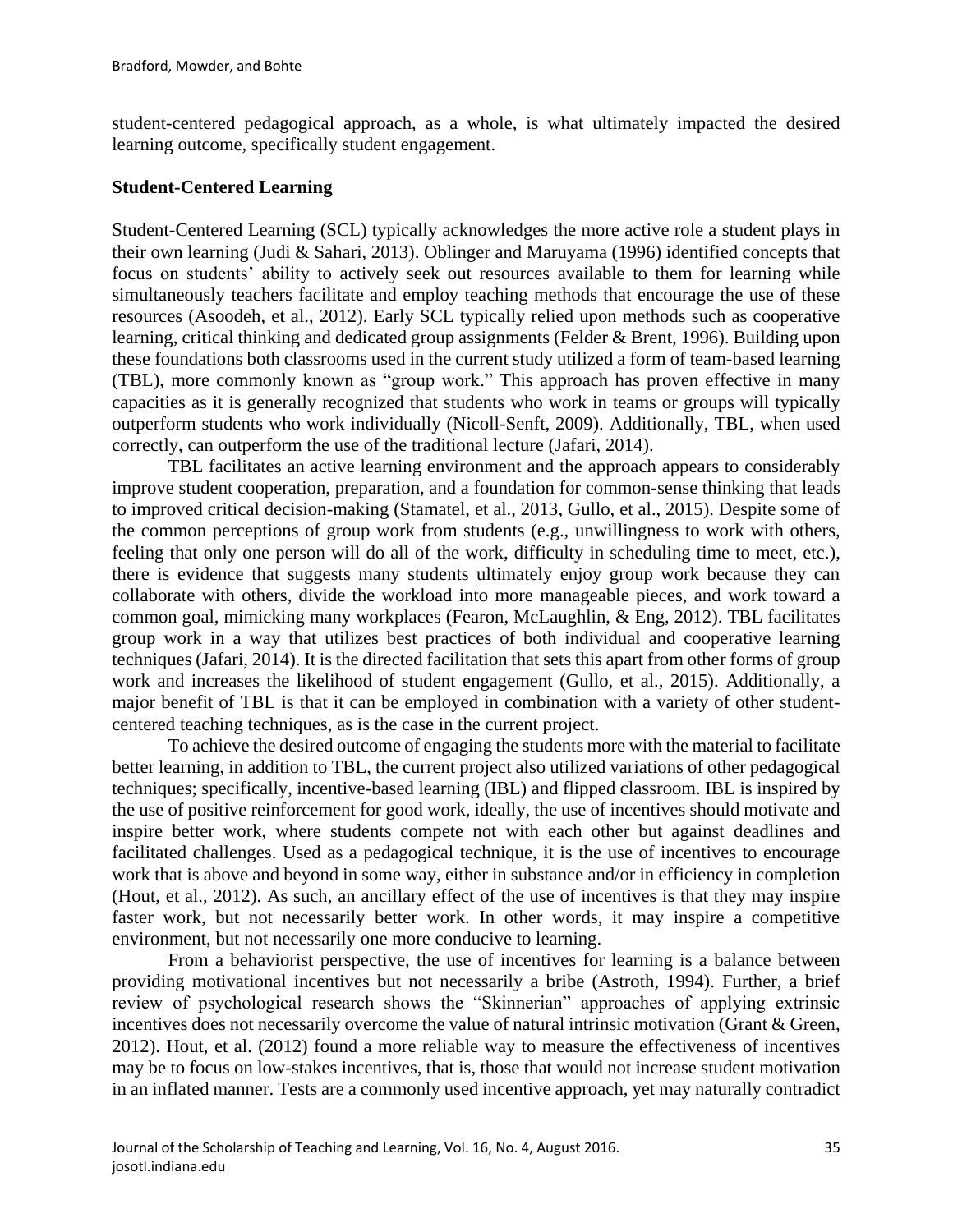students' intrinsic motivations to learn because they are considered a high-stakes incentive (Hout, et al., 2012). Students may focus too heavily on the reward (the grade), ignore the original intent to learn and subsequently default to avoiding the potential punishment: a poor grade (Grant & Green, 2012).

In general, the use of any "threshold grading" may not be an accurate measure of learning or mastery of the material. Grant and Green (2012) studied the effectiveness of using predetermined grade thresholds, which had been supposedly validated as indicative of mastery of the material, and ultimately found that they did not produce any actual predictive grade performance. In other words, despite an understanding that students knew what it took to get a certain grade level, there was no evidence that it motivated students to perform any better. Babcock (2010) also found the use of incentives indicated that the teaching method may support the incentive more so than student motivation. On the other hand, when grading relied more on commonly achieved selfand peer-evaluations, fluctuations based upon the norms established by student groups were more apparent (Grant & Green, 2012).

This indicates that a more self-defined mastery of material from the student perspective led to greater achievement. Benvenuto (2001) also assessed this structure using a "maximum incentive, minimum discipline" model in a chemistry course and looked at a reward-heavy objective for good work, as assessed by their peers, without the fear of a punitive grade for poor work. Although students generally favored this method of incentive and peer-evaluation, final assessment revealed students did desire some form of punishment for those who did not contribute good work (Benvenuto, 2001). Although the literature may appear contradictory at times, it seems as though the use of incentives could be fruitful when the teaching method balances with self- and peer-defined expectations by the students, and those students have a high intrinsic motivation to learn.

The use of extra credit as an incentive is meant to inspire and motivate additional work from the students, but is considered by some to be one of the most controversial and methods of motivating learning (Fuad & Jones, 2012; Pynes, 2014). Typically, the over-achieving students will participate in any extra credit opportunities, but they are not usually the students who actually need the extra credit, whereas other students rely too heavily on extra credit to save their grade (Pynes, 2014). In a study assessing the use of extra credit in a computer science course, Fuad and Jones (2012) found that using quizzes as extra credit relieved the mental stress that was associated with traditional test-taking perceptions, and thus became a learning tool rather than a punitive measure of learning (Fuad & Jones, 2012). Stack (2007) looked at the effectiveness of extra credit for both specific and general learning outcomes in a criminological theory course. Stack (2007) subsequently concluded that although the extra credit did improve grade performance on directly related quizzes, the overall general assessment of learning (final exam) did not indicate significant grade improvements. Pynes (2014) identifies many of the traditional uses of extra credit as being only weakly related to desired student learning outcomes, thus sabotaging attempts at properly motivating students.

When used appropriately, incentives can motivate students, but may not necessarily improve overall student engagement. Flipped classroom takes another approach to the student engagement issue by requiring students to do pre-assigned homework outside of the class, so that the class time is used to go over the dedicated assignment and material the students independently covered (Novak, 2011). Students are responsible for reading any relevant course materials in order to complete the homework assignment. This method "flips" the lecture from within the classroom to outside the classroom, and the homework is covered more extensively within the class instead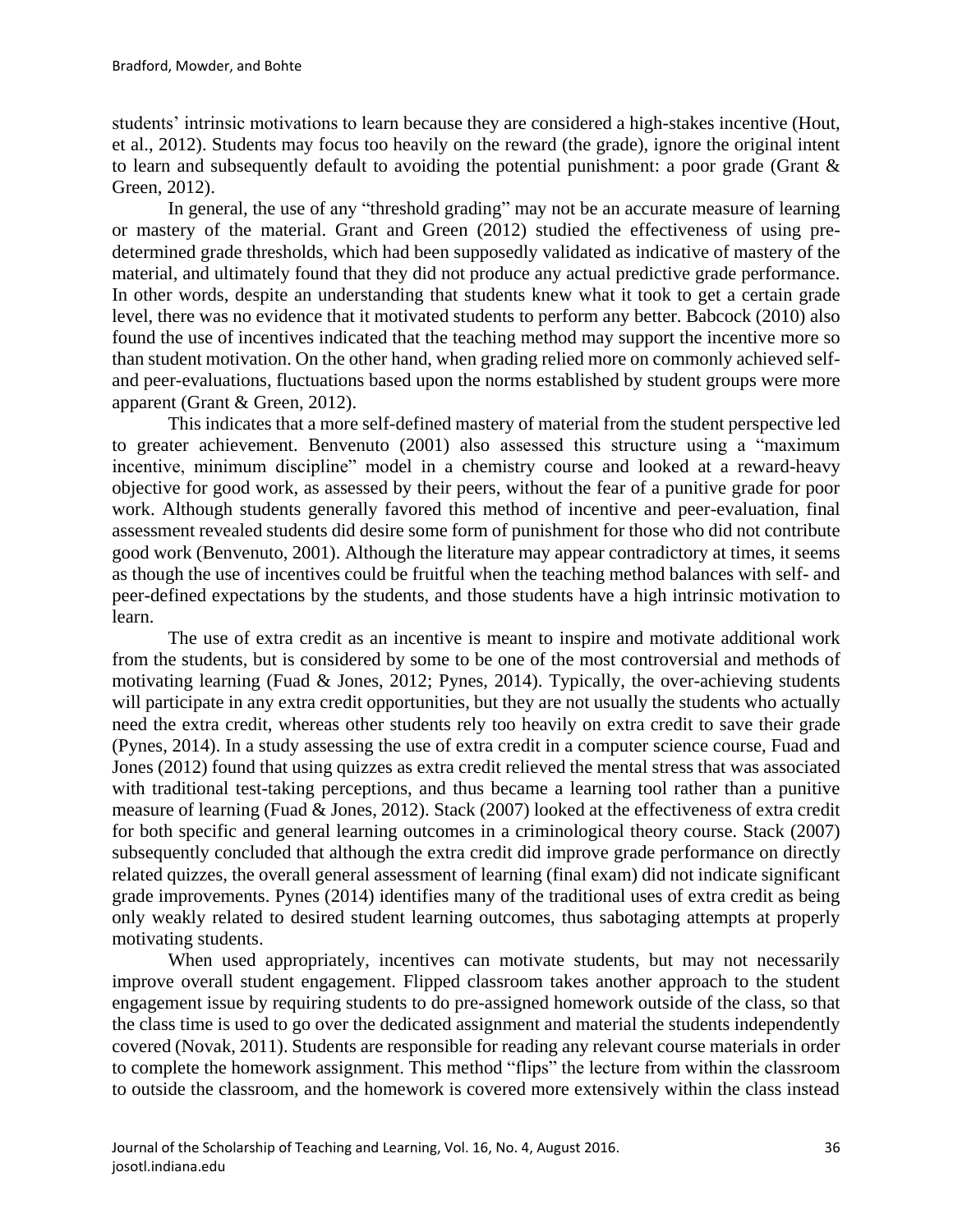of at home. In order for this method to be successful, the instructor must make the instructions very clear (Novak, 2011).

Formica, et al. (2010) and Halloun and Hestenes (1985) found that students who are required to perform on a homework assignment without proper guidance failed to truly learn the objectives of the assignment. Formica, et al. (2010) compared two groups where one group was taught using the traditional class lecture-homework assignment method, while the second group used the flipped classroom method. The results indicated that the students under flipped classroom had a greater understanding of the concepts than the traditional group. The underlying reason for the effectiveness of the flipped classroom method is that the classroom focus is on class discussion and facilitated critical thinking (Slunt & Giancarlo, 2004). In a traditional lecture environment, students are asked to think critically all on their own without ever being given the opportunity to engage with each other in a critical thinking environment (Novak, 2011).

If a technique such as flipped classroom facilitates greater engagement, then learning gaps can possibly be more easily identified and attended to more readily. Natarajan, et al. (2014) used the flipped classroom method in an algebra class to ascertain if there was a specific gain in learning where students can actually reach a level of perfection on the assigned material in the allotted time. A Chi-Square significance test ( $p < .05$ ) supported the notion that if a threshold of perfection on an assignment is identified, students can work toward that goal, and thus any potential learning gaps can be immediately identified and addressed, significantly improving learning outcomes.

Novak (2011) illustrated the positive use of web-based pre-instruction warm-ups as a fundamental component of flipped classroom. Closely related to the Just-in-Time Teaching approach, the use of modern technology allows instructors to disseminate pre-instruction materials to students more efficiently, and subsequently allows instructors to prepare the material "just in time" for class. This approach allows teachers and students to work more as a team ready to begin the lesson with a high level of relevance to the materials to be discussed (Novak, 2011). Further, this interaction allows students to have some control over their learning and to enrich the time spent in class.

It is important that all student-centered learning techniques focus on clear instructions and consistent methods in order to achieve the best results, as well as being facilitated effectively by the instructor. Only a handful have been covered here, not to promote these methods specifically, but rather the concept that any student-centered learning approaches have greater chances at increasing student engagement. Thus, the current project examines the role of these studentcentered teaching techniques and seeks to answer one question: Are student-centered teaching methods effective at improving student engagement and learning? From this larger research question, the following hypothesis is proffered:

H1) The use of student-centered teaching methods will improve student engagement and learning.

#### **Methods**

#### *Participants and Procedure*

The current study was conducted in two undergraduate criminal justice and criminology research methodology classes from a medium to large-size, urban university. This university is located in the downtown area of a large city and is described as a commuter school with many nontraditional students – part time, older, fulltime workers. The sampling process was not random and contained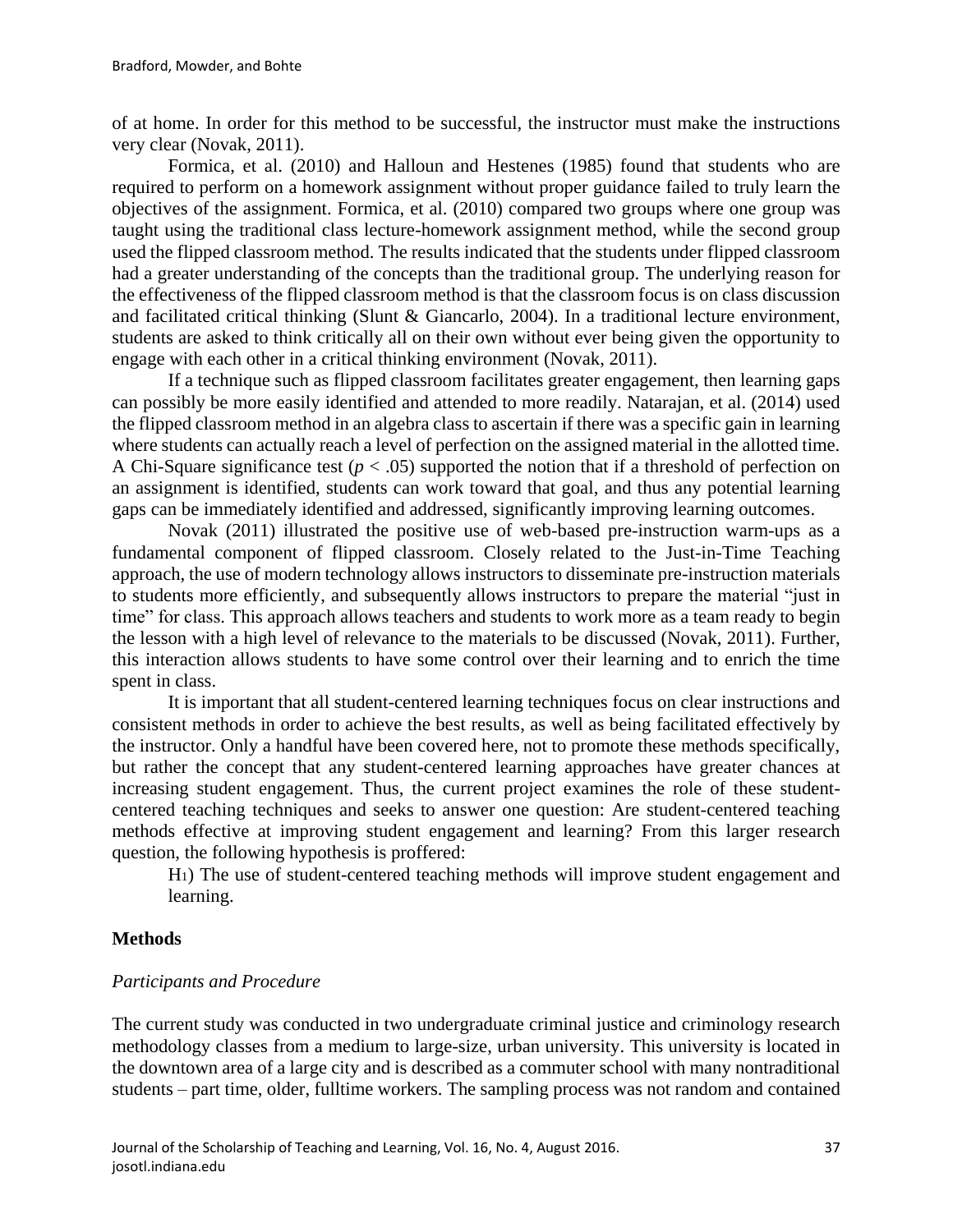a total of 58 students from two separate research methods classes. Each class was instructed by different instructors, but met in the same semester and used the same text, *The Practice of Research in Criminology and Criminal Justice* by Bachman and Schutt (2011), and employed some form of team-based learning in combination with another student-centered technique (IBL or flipped classroom). We collected data from 58 undergraduates (22 males, 36 females). Their ages ranged from 18 to 55 (M=24.52). Fifty percent were seniors, 33% junior, and 17% sophomore. Approximately 88% of participants were full time students and 83% were employed. These demographics typically reflect the overall composition of the criminal justice and criminology department student body (Table 1).

## **Table 1**

| <b>Characteristic</b>         | $\%$           | (n)  |  |  |  |
|-------------------------------|----------------|------|--|--|--|
| Gender: n=58                  |                |      |  |  |  |
| Male                          | 37.9           | (22) |  |  |  |
| Female                        | 62.1           | (36) |  |  |  |
| Age: $n=57$                   | Mean = $24.52$ |      |  |  |  |
| 18-21                         | 29.3           | (17) |  |  |  |
| 22-25                         | 46.5           | (27) |  |  |  |
| 26-29                         | 13.7           | (8)  |  |  |  |
| >30                           | 8.5            | (5)  |  |  |  |
| <b>Class Standing: n=58</b>   |                |      |  |  |  |
| Sophomore                     | 17.2           | (10) |  |  |  |
| Junior                        | 32.8           | (19) |  |  |  |
| Senior                        | 50.0           | (29) |  |  |  |
| <b>Full Time Student n=58</b> |                |      |  |  |  |
| Yes                           | 87.9           | (51) |  |  |  |
| N <sub>0</sub>                | 12.1           | (7)  |  |  |  |
| Employed n=58                 |                |      |  |  |  |
| Yes                           | 82.8           | (48) |  |  |  |
| No                            | 17.2           | (10) |  |  |  |

*Demographic Characteristics*

Total Sample size N=58

Following the work of Handelsman et al. (2005), a survey instrument of 24 behaviors and attitudes indicative of student engagement and learning was created. The survey instrument was given to the students in two Criminal Justice research methods courses during the first week of class and then again during the last week of class. The survey was administered during class after an implied consent was given. The survey sought student demographics such as age, gender, and class standing. Likert-type questions were asked regarding student engagement and learning and were ordinal scale measures and coded 0 for "strongly disagree", 1 for "disagree", 2 for "agree", and 3 for "strongly agree" for each question. The survey focused on two main areas: emotional engagement and active engagement.

# **Findings and Discussion**

# *Exploratory Factor Analysis and Reliability*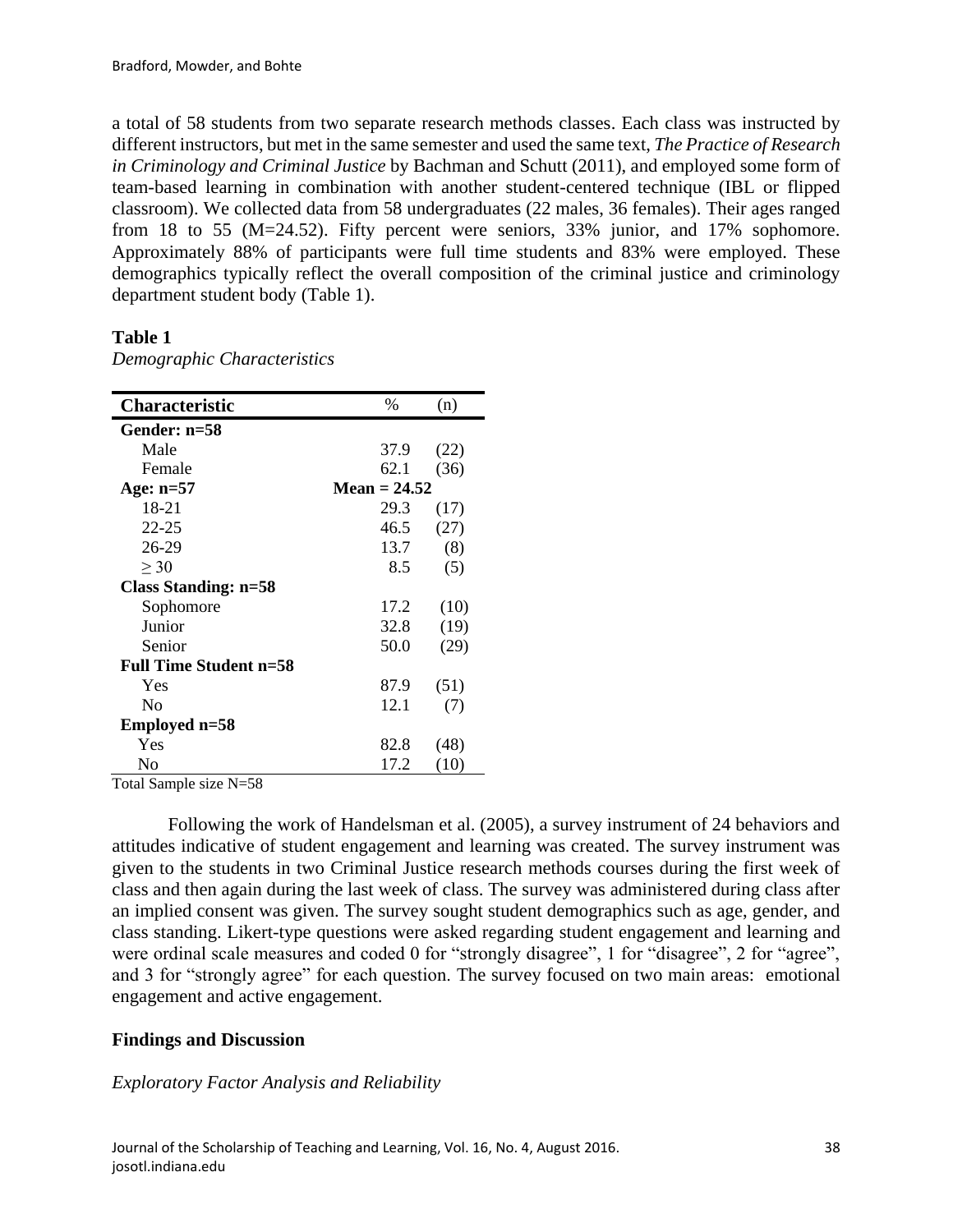To measure a student's engagement to the class, students indicated a level of agreement to the statements below. A factor analysis was conducted on these eight variables in order to reduce the data into measures that are inter-related. The factor analyses extracted two components which accounted for 64% of the variance. The first factor consisted of six items labeled as emotional engagement had 46% of the variance with a coefficient alpha of .829. The second factor consisted of two items labeled as active engagement and had a 20.6% of the variance with a coefficient alpha of .594.

*Emotional Engagement Scale: Active Engagement Scale:* Like small groups **Attend classes** Like to experience learning Class is interesting **Motivated** Class is fun Enjoy class Engaged

## *Regression Analysis*

The following analysis explores the effect of student-centered teaching on student engagement and learning in a college level research methods class. Using the post-course student engagement questionnaires, multivariate analysis was conducted to determine what attitudes may predict student engagement.

To answer the question concerning which variables could predict a student's class engagement, two linear regression analyses were performed. The first analysis used the Emotional Engagement scale as the dependent variable and the three predictor variables from the survey questionnaire: *Class will help my career, I'm a good student,* and *I'm motivated by grades.* The model also included the control variables of *full time student, employed, age,* and *gender.* The analysis showed an overall significant model ( $R^2$ = .695; p=.000) with a multiple correlation coefficient of .834, indicating that approximately 70% of the variance within the sample can be explained by this model. Holding all other variables constant, the *emotional engagement* variable significantly influenced a student's engagement and learning in the classroom. In particular, those students who felt the class helped their career, who felt they were a good student, and were motivated by grades were significantly more likely to be emotionally engaged in the classroom (Table 2).

#### **Table 2**

*Linear Regression Model for "Emotional Engagement"*

| <b>Dependent Variable</b>   | <b>Independent Variable</b>    | B        | <b>SE</b> | <b>beta</b> |          | Sig. |
|-----------------------------|--------------------------------|----------|-----------|-------------|----------|------|
| <b>Emotional Engagement</b> | Constant                       | $-3.853$ | .756      |             | $-5.098$ | .000 |
|                             | <b>Full Time Student</b>       | .067     | .274      | $-.023$     | $-.24$   | .808 |
|                             | Employed                       | $-.032$  | .226      | $-.013$     | $-.143$  | .887 |
|                             | Age                            | .019     | .015      | .127        | 1.308    | .198 |
|                             | Gender                         | .014     | .181      | .007        | .080     | .937 |
|                             | This class will help my career | .327     | .114      | .286        | 2.877    | .006 |
|                             | I am a good student            | .442     | .188      | .252        | 2.355    | .023 |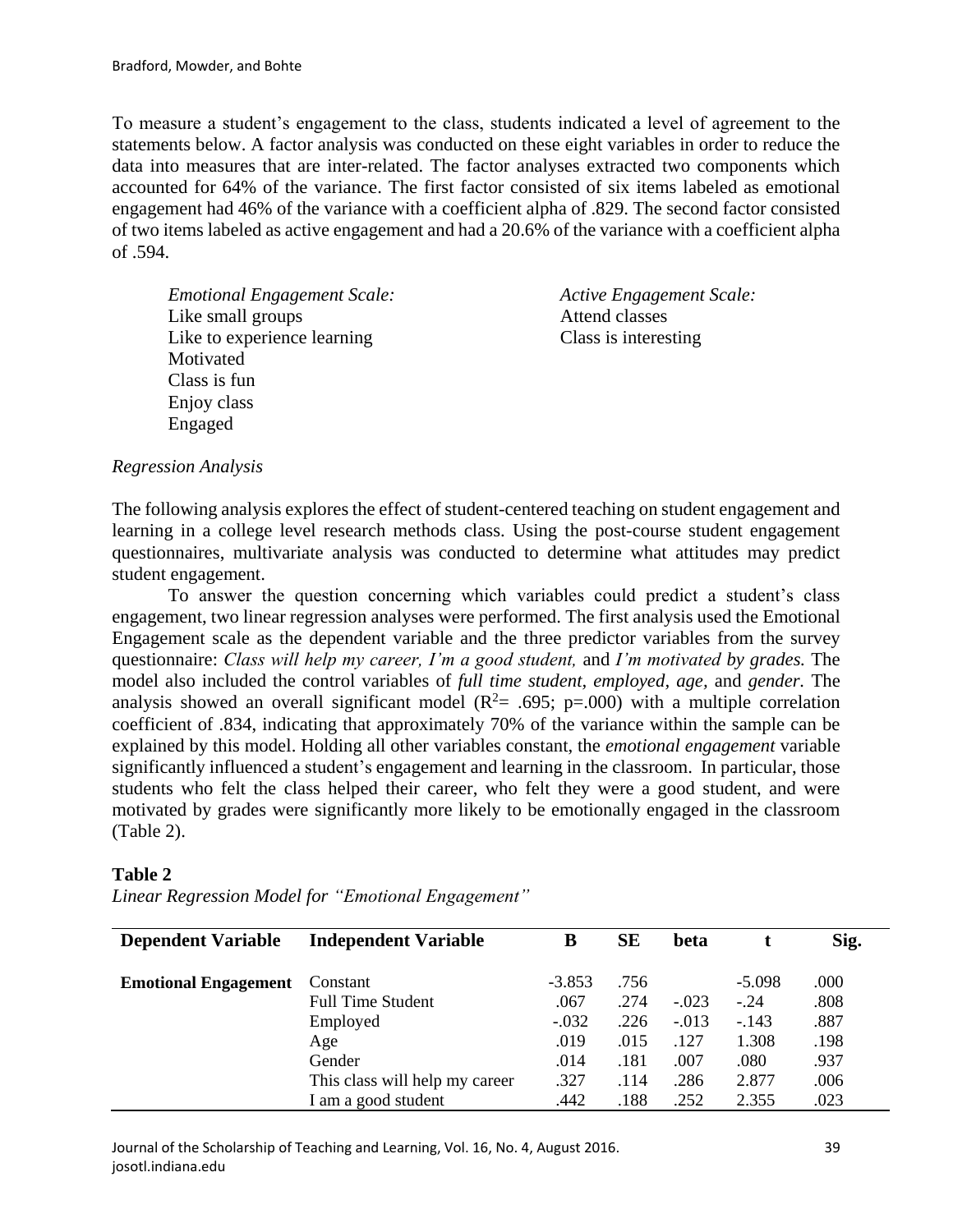| m motivated by grades                                 | 761 | 97ء | 493 | 3.857 | .000 |  |
|-------------------------------------------------------|-----|-----|-----|-------|------|--|
| Note: $R^2 = .695$ , $df = 7$ , $n = 51$ , $p = .000$ |     |     |     |       |      |  |

The second analysis used the Active Engagement scale as the dependent variable and the two predictor variables from the survey questionnaire: *Come to class prepared,* and *I like to work in small groups.* The model also included the control variables of *full time student, employed, age,*  and *gender*. The analysis showed an overall significant model ( $R^2 = .321$ ;  $p = .000$ ) with a multiple correlation coefficient of .566, indicating that approximately 60% of the variance within the sample can be explained by this model. Holding all other variables constant, the *emotional engagement* variable significantly influenced a student's engagement and learning in the classroom. In particular, those students who came to class prepared were significantly more likely to be emotionally engaged in the classroom. Conversely, students who like to work in small groups were less likely to be emotionally engaged in the classroom (Table 3).

#### **Table 3**

| <b>Dependent Variable</b> | <b>Independent Variable</b>  | B       | <b>SE</b> | beta    |          | Sig.    |
|---------------------------|------------------------------|---------|-----------|---------|----------|---------|
| <b>Active Engagement</b>  | Constant                     | .157    | 1.112     |         | .141     | .888    |
|                           | <b>Full Time Student</b>     | $-177$  | .382      | $-.062$ | $-463$   | .646    |
|                           | Employed                     | $-.301$ | .325      | $-0121$ | $-927$   | .359    |
|                           | Age                          | $-.015$ | .020      | $-.101$ | $-729$   | .470    |
|                           | Gender                       | $-.118$ | .253      | $-.059$ | -.466    | $-.643$ |
|                           | Come to class prepared       | .812    | .206      | .520    | 3.934    | .000    |
|                           | Like to work in small groups | $-.536$ | .228      | $-.317$ | $-2.348$ | .023    |

*Linear Regression Model for "Active Engagement"*

Note:  $R^2 = .333$ , df = 6, n = 51, p = .004

In order to improve student engagement, new approaches involving method of delivery and dynamics of the classroom have become effective tools (Haggis, 2009). Student centered learning techniques such as flipped classroom approaches and team based learning set up, offer students new approaches to become engaged in the classroom. The question remains, can using these techniques positively impact student engagement and learning in the classroom?

It is clear that the student-centered teaching techniques assessed in this project did have a positive impact on student learning outcomes. Using our survey instrument, this study was able to look at student engagement from two perspectives: emotional engagement and active engagement. For instance, emotional engagement was increased when students felt the class would help their career, felt they were a good student, and were motivated by incentives. Looking at active engagement, students felt more engaged when they came to class prepared. However, the analysis also showed that students felt less actively engaged when they worked in small groups.

To further our understanding of student centered learning, we looked at the comments made on university wide student evaluations for both courses. Within these forms we found supports for the statistical findings. For example, students also commented on the teaching style, such as the student who said *"excellent teaching style and engaging class projects", "the instructor provided a great classroom atmosphere with multiple avenues of learning"*, and "*the team based learning is new to me, worked out ok."*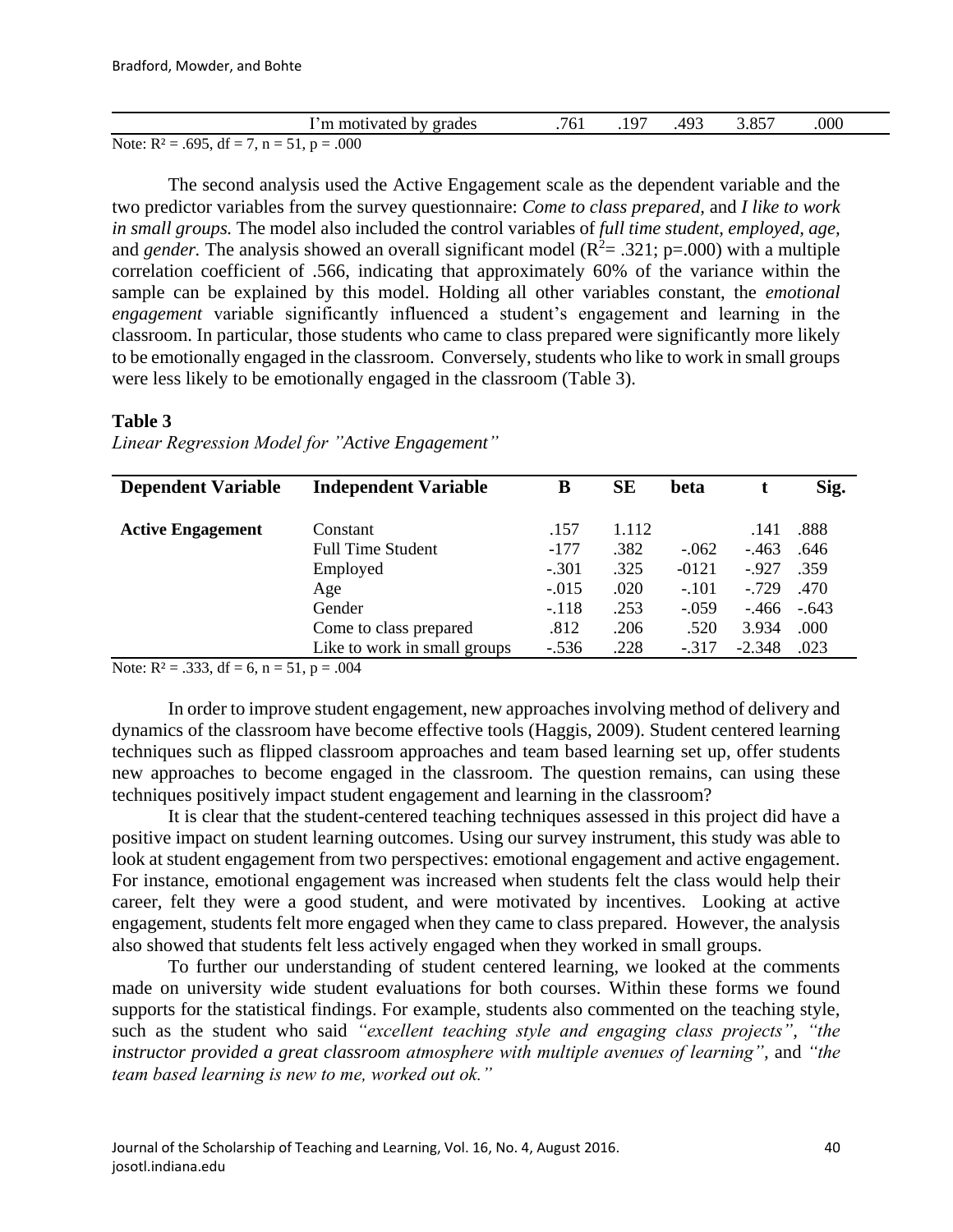The instructors of these courses feel as though a greater learning experience was achieved and continue to utilize these methods in these same as well as additional courses, to a positive effect. Anecdotally, there has been a greater interest in student research within the criminal justice and criminology department, which also indicates an increased level of engagement and enjoyment that may be correlated with the efforts of the student-centered teaching by the faculty of the research methods classes.

This project was not without limitations. First, the enrollments for each class were intended to be equal, but due to a classroom scheduling change one class was significantly smaller than the other. Second, this project would have benefitted greatly from the use of a control group, or a research methods class that was not utilizing any student-centered teaching techniques. This proved difficult as all faculty who teach this course do utilize some forms of student-centered teaching techniques. Thus, future study in this area would benefit from either an increase in sample size or the use of a control group. Finally, the measures were sufficient but much of the statistically significant data came from subjective, self-response measures, while the more objective measures fell short of achieving anything worthy of reporting in this paper.

This project serves as evidence that a criminal justice research methods course can be just as engaging as any other course in the discipline, and that the previously held student disdain can be overcome through innovative pedagogical methods. Only three techniques were assessed here which allows for further research on many other student-centered pedagogical techniques. More research is needed specific to the criminal justice and criminology discipline. It is proffered that many instructors are utilizing these techniques but not many are being empirically assessed. Thus, a final recommendation is that the research conducted here is continued in order to encourage and support the instructors who continue to break down the traditional teaching barriers.

# **References**

Albers, C. (2007). Improving pedagogy through action learning and scholarship of teaching and learning. *Teaching Sociology*, 36:1, 79-86.

Asoodeh, M.H., Asoodeh, M.B., and Zarepour, M. (2012). The impact of student-centered learning on academic achievement and social skills. *Procedia—Social and Behavioral Sciences*, 46, 560-564.

Astroth, K. (1994). The trouble with gold stars, incentive plans, A's, praise and other bribes. *Journal of Extension*, 32(2).

Babcock, P. (2010). Real costs of nominal grade inflation? New evidence from student course evaluations. *Economic Inquiry*, 48, 983-996.

Benvenuto, M. (2001). Teaching Is Learning – Maximum Incentive, Minimum Discipline in Student Groups Teaching General Chemistry. *Journal of Chemical Education*, 78(2), 194-197.

Briggs, L.T., Brown, S.E., Gardner, R.B., and Davidson, R.L. (2009). DRAMA: An extended conceptualization of student anxiety in criminal justice research methods courses. *Journal of Criminal Justice Education*, 20(3), 217-226.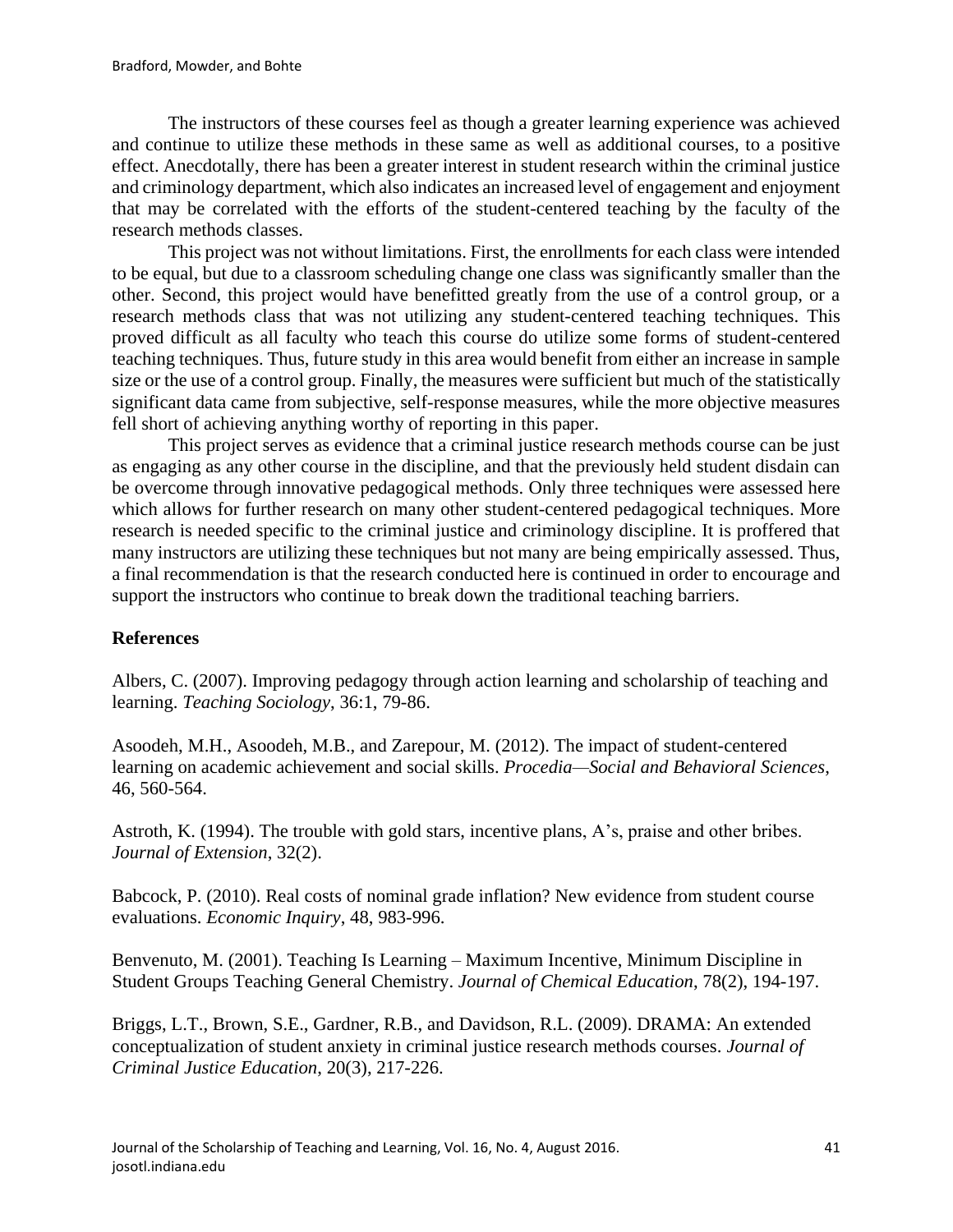Davis, J., Cronley, C., Madden, E., Kim, Y. (2014). Service-learning use in criminal justice education. *Journal of Criminal Justice Education*, 25(2), 157-174.

Fearon, C., McLaughlin, H., Eng, T. (2012). Using student group work in higher education to emulate professional communities of practice. *Education + Training*, 54:2/3, 114-125.

Felder, R.M. & Brent, R. (1996). Navigating the bumpy road to student-centered instruction. *College Teaching*, 44(2).

Formica, S.P.; Easley, J.L.; & Spraker, M.C. (2010). Transforming common-sense beliefs into Newtonion thinking through Just-In-Time Teaching. *Physical Review Special Topics - Physics Education Research*, 6(2), 020106.

Fuad, M.M., & Jones, E.J. (2012). Using Extra Credit to Facilitate Extra Learning in Students. *International Journal of Modern Education in Computer Science (IJMECS)*, 4(6), 35.

Gordon, J., Barnes, C., and Martin, K. (2009). Undergraduate research methods: does size matter? A look at the attitudes and outcomes of students in a hybrid class format versus a traditional class format. Journal of Criminal Justice Education, 20(3), 227-248.

Grant, D., & Green, W.B. (2013). Grades as incentives. *Empirical Economics*, 44(3), 1563-1592.

Gullo, C., Ha, T.C., and Cook, S. (2015). Twelve tips for facilitating team-based learning, *Medical Teacher*, 37(9), 819-824.

Haggis, T. (2009). What have we been thinking of? A critical overview of 40 years of student learning research in higher education. *Studies in Higher Education*, 34:4, 370-390.

Halloun, I.A., & Hestenes, D. (1985). Common sense concepts about motion. *American Journal of Physics*, 53(11), 1056-1065.

Hout, M., Elliott, S., and Frueh, S. (2012). Do high-stakes tests improve learning? *Issues in Science and Technology*, 29(1), 33-38.

Jafari, Z. (2014). A comparison of conventional lecture and team-based learning methods in terms of student learning and teaching satisfaction. *Medical Journal of the Islamic Republic of Iran*, 28, 5.

Judi, H.M., & Sahari, N. (2013). Student-centered learning in statistics: Analysis of systematic review. *Procedia—Social and Behavioral Sciences*, 103, 844-851.

Natarajan, R., & Bennett, A. (2014). Improving student learning of calculus topics via modified Just-in-Time Teaching methods. *PRIMUS*, 24(2), 149-159.

Novak, G.M. (2011). Just-in-Time Teaching. *New directions for teaching and learning*, 2011 (128), 63-73.